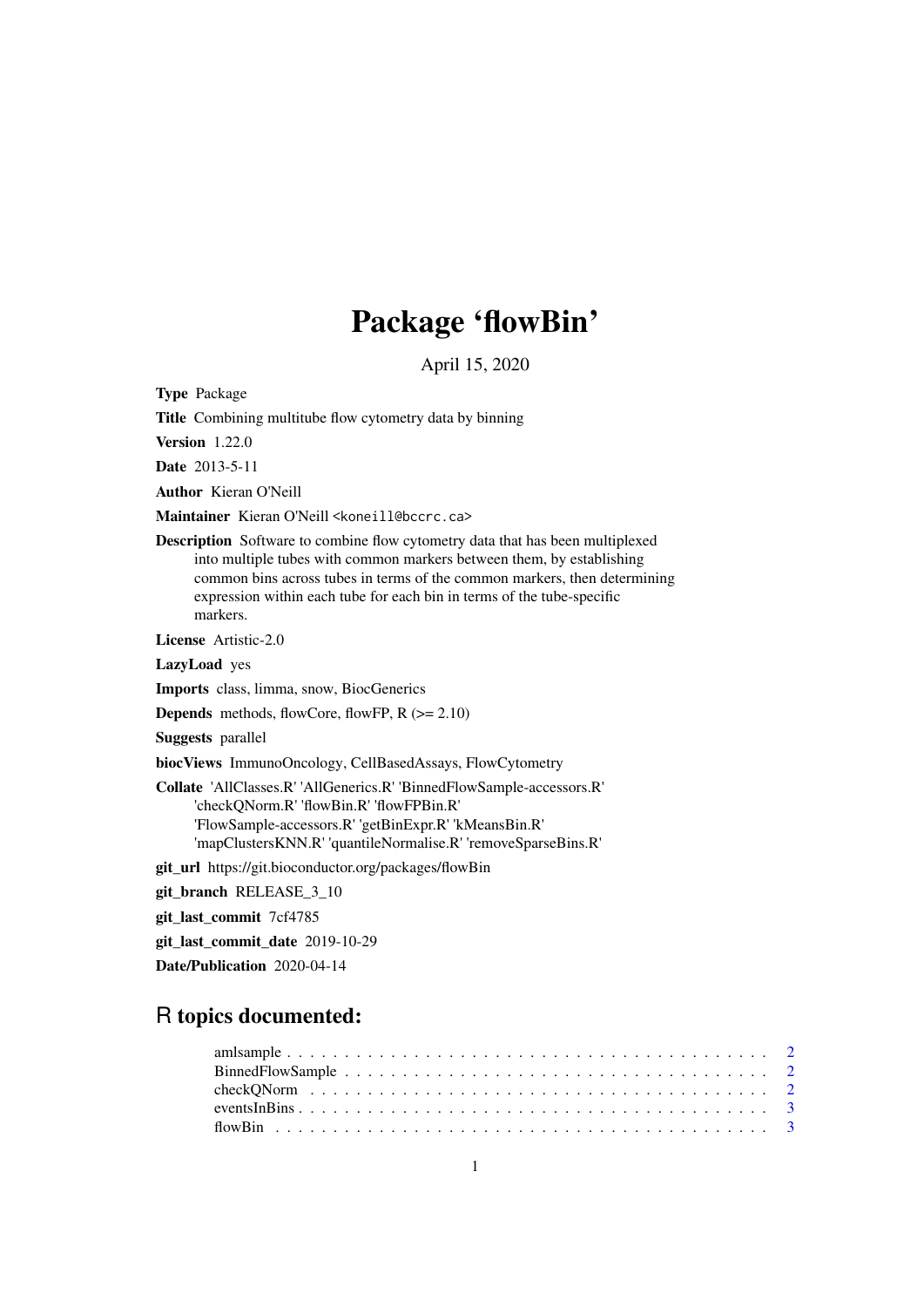## <span id="page-1-0"></span>2 checkQNorm

#### $\blacksquare$

amlsample *Multitube AML sample as example data for flowBin*

## Description

Multitube AML sample as example data for flowBin

## Format

a flowSample containing 7 tubes with 3 common parameters and 4 measure parameters per tube.

## Source

FlowRepository.org accession FR-FCM-ZZYA

BinnedFlowSample *A* FlowSample*, but with binning information for each tube*

## Description

clust.labels: list of cluster label vectors, one for each tubeNote: all slots can be get and set using accessor methods, for example bin.pars(myFlowSet)  $\leq c(1,2,5)$ 

| checkONorm | Function to check the quantile normalisation of a FlowSample using |
|------------|--------------------------------------------------------------------|
|            | <i>flowFP</i>                                                      |

## Description

Function to check the quantile normalisation of a FlowSample using flowFP

## Details

object and normed.object are compared using flowFP binning, to assess the deviation in bin counts between the two.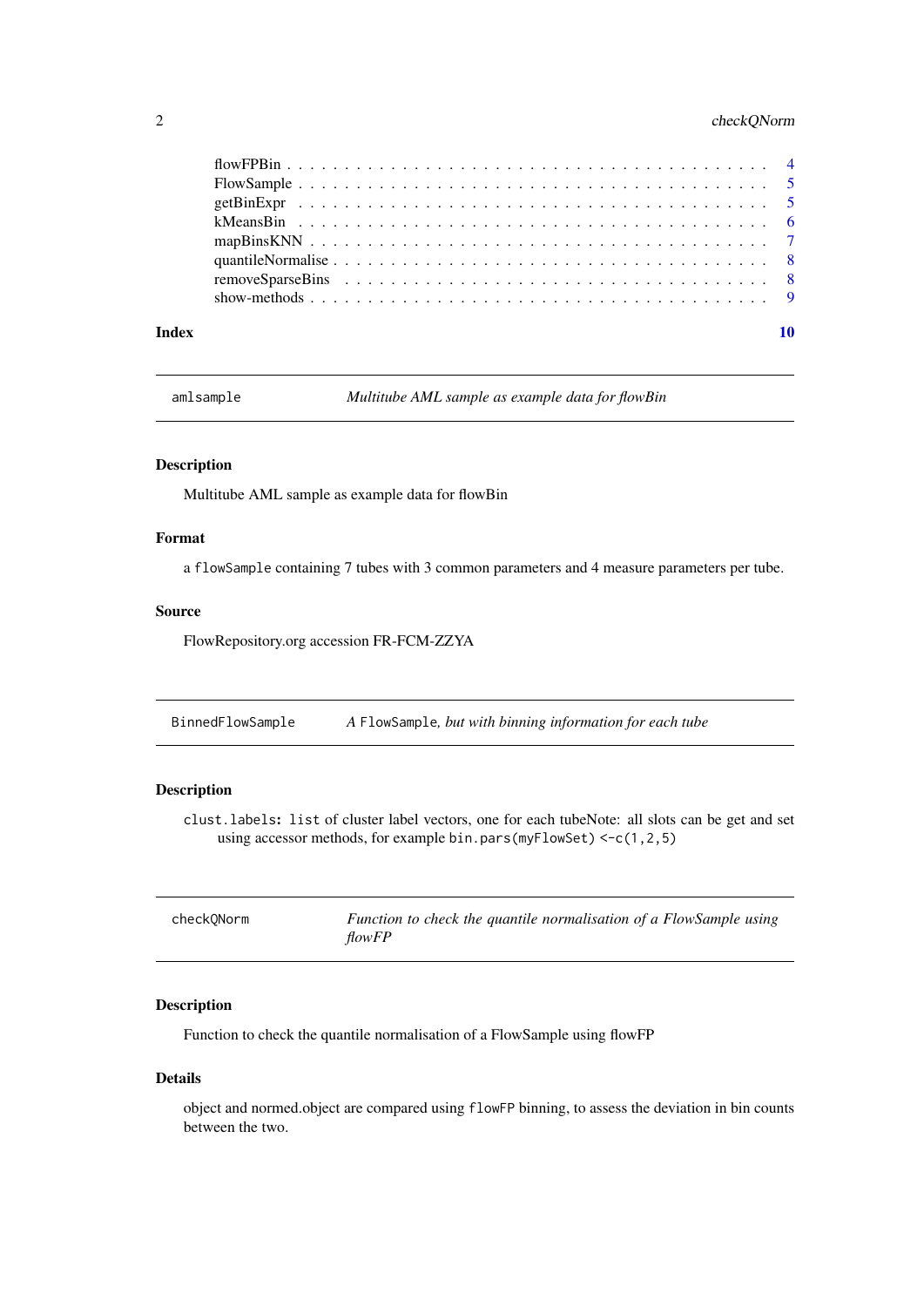#### <span id="page-2-0"></span>eventsInBins 3

## Value

list containing two matrices of standard deviations across bins (rows) vs tubes (columns) for before (sd.before) and after (sd.after).

#### Examples

```
data(amlsample)
normed.sample <- quantileNormalise(aml.sample)
qnorm.check <- checkQNorm(aml.sample, normed.sample, do.plot=FALSE)
show(qnorm.check)
```
eventsInBins *Count number of events for each tube in each bin*

#### Description

Useful for QA of bin mapping

flowBin *function to run the entire flowBin pipeline*

#### Description

Takes a list of flowFrames representing tubes from a single flow cytometry sample, and combines them using binning of events in terms of common markers across tubes.

## Usage

```
flowBin(tube.list, bin.pars, control.tubes = vector(),
 measure.pars = NULL,
 sample.name = "Unnamed Flow Expr Set",
 bin.method = "kmeans", expr.method = "medianFI",
 sparse.bin.thresh = 0.001, dequantize = T,
 snow.cluster = NULL, n.bins = 128, scale.expr = F,
 do.qnorm = T, return.bins = F)
```
## Arguments

| tube.list     | a list of flowFrames, one for each tube to combine                                                                                                                              |
|---------------|---------------------------------------------------------------------------------------------------------------------------------------------------------------------------------|
| bin.pars      | a numerical vector indicating which flow parameters in the each flowFrame to<br>use for combining tubes. These should be the same markers assayed across<br>every tube.         |
| control.tubes | a vector indicating which tubes in tube list to use for negative controls. May be<br>empty.                                                                                     |
| measure.pars  | a list of which parameters to measure expression for, with one vector for each<br>tube. If left NULL, this defaults to all parameters other than those specified as<br>bin.pars |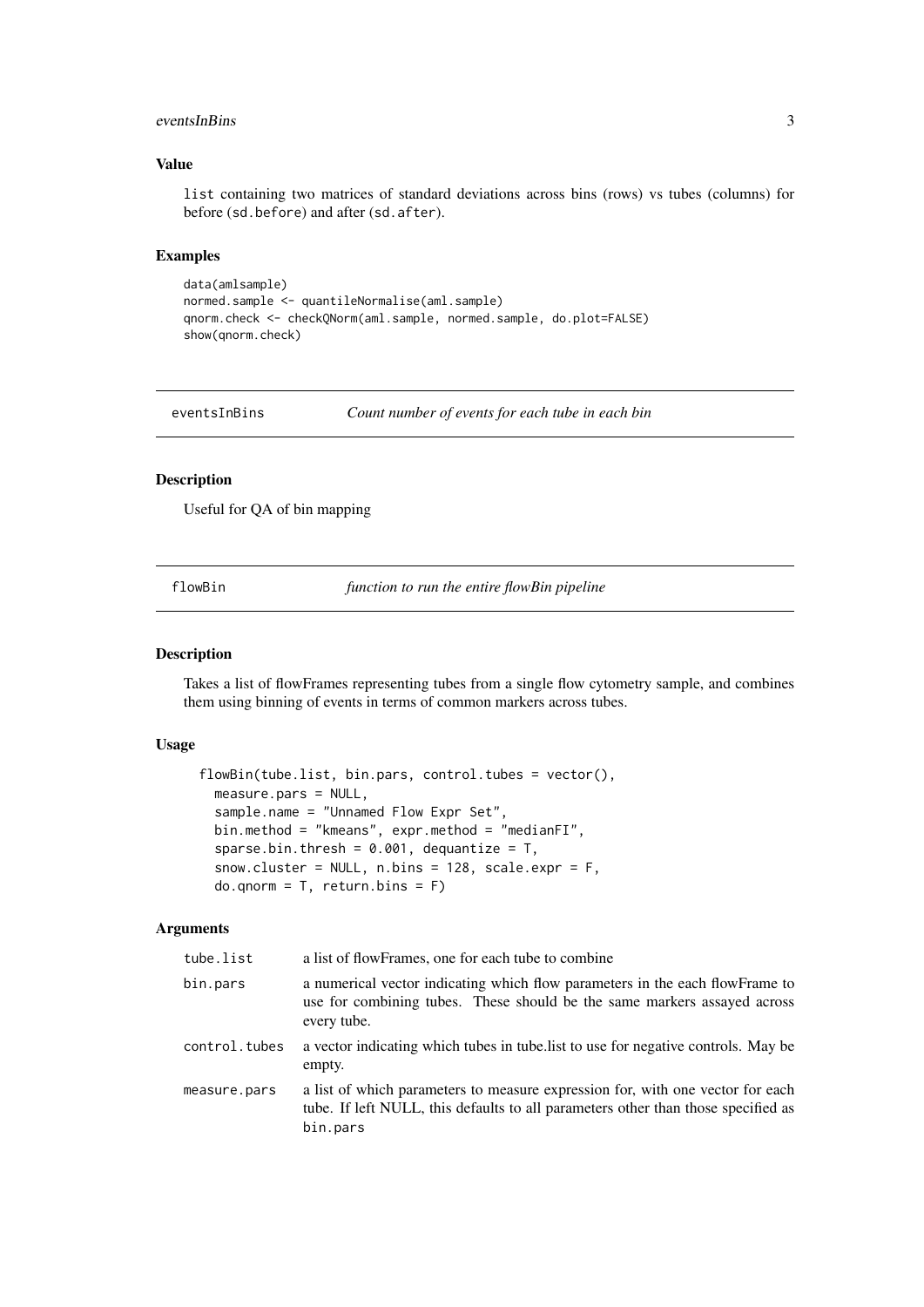<span id="page-3-0"></span>

| sample.name       | name of this flowSample, for convenience (defaults to 'Unnamed Flow Expr<br>Set <sup>'</sup> )                                                                                                                            |
|-------------------|---------------------------------------------------------------------------------------------------------------------------------------------------------------------------------------------------------------------------|
| bin.method        | The method to use for creating bins. The two options are "kmeans" for k-means<br>clustering and nearest-neighbour mapping of bins. or "flowFP" for flowFP bin-<br>ning and direct mapping of bin boundaries across tubes. |
| expr.method       | The method to use to compute bin expression across tubes. This defaults to MFI<br>of the cells belonging to that bin in each tube. Other options are                                                                      |
| sparse.bin.thresh |                                                                                                                                                                                                                           |
|                   | Bins which contain fewer than this proportion of total events in any tube will be<br>excluded as outliers. Defaults to 0.001                                                                                              |
| dequantize        | If TRUE, adds a small (region of 1e-8) value to flow data to help break ties when<br>binning.                                                                                                                             |
| snow.cluster      | A cluster created using the snow package, which flowBin will use to speed up<br>computation. If NULL, flowBin will execute in serial mode.                                                                                |
| n.bins            | Number of bins to use. Note that this must be a power of 2 if flow FP is selected<br>as binning method.                                                                                                                   |
| scale.expr        | If TRUE, the resulting expression values will be scaled to $(0,1)$ using the ranges<br>specified in the flowFrames in tube.list.                                                                                          |
| do.gnorm          | If TRUE, the binning markers will be quantile normalized prior to binning.                                                                                                                                                |
| return.bins       | If TRUE, return a BinnedFlowExprSet containing the bins themselves as well<br>as the expression for each bin.                                                                                                             |

## Value

A matrix containing expression values for each bin in terms of each marker across all tubes. If return.bins is set TRUE, then a list containing a BinnedFlowExprSet followed by the expression matrix is returned.

## Examples

```
data(amlsample)
tube.combined <- flowBin(aml.sample@tube.set,
bin.pars=aml.sample@bin.pars,
bin.method='flowFP',
control.tubes=aml.sample@control.tubes,
expr.method='medianFIDist', scale.expr=TRUE)
heatmap(tube.combined, scale='none')
```
flowFPBin *Bin sample using flowFP binning*

## Description

Bin sample using flowFP binning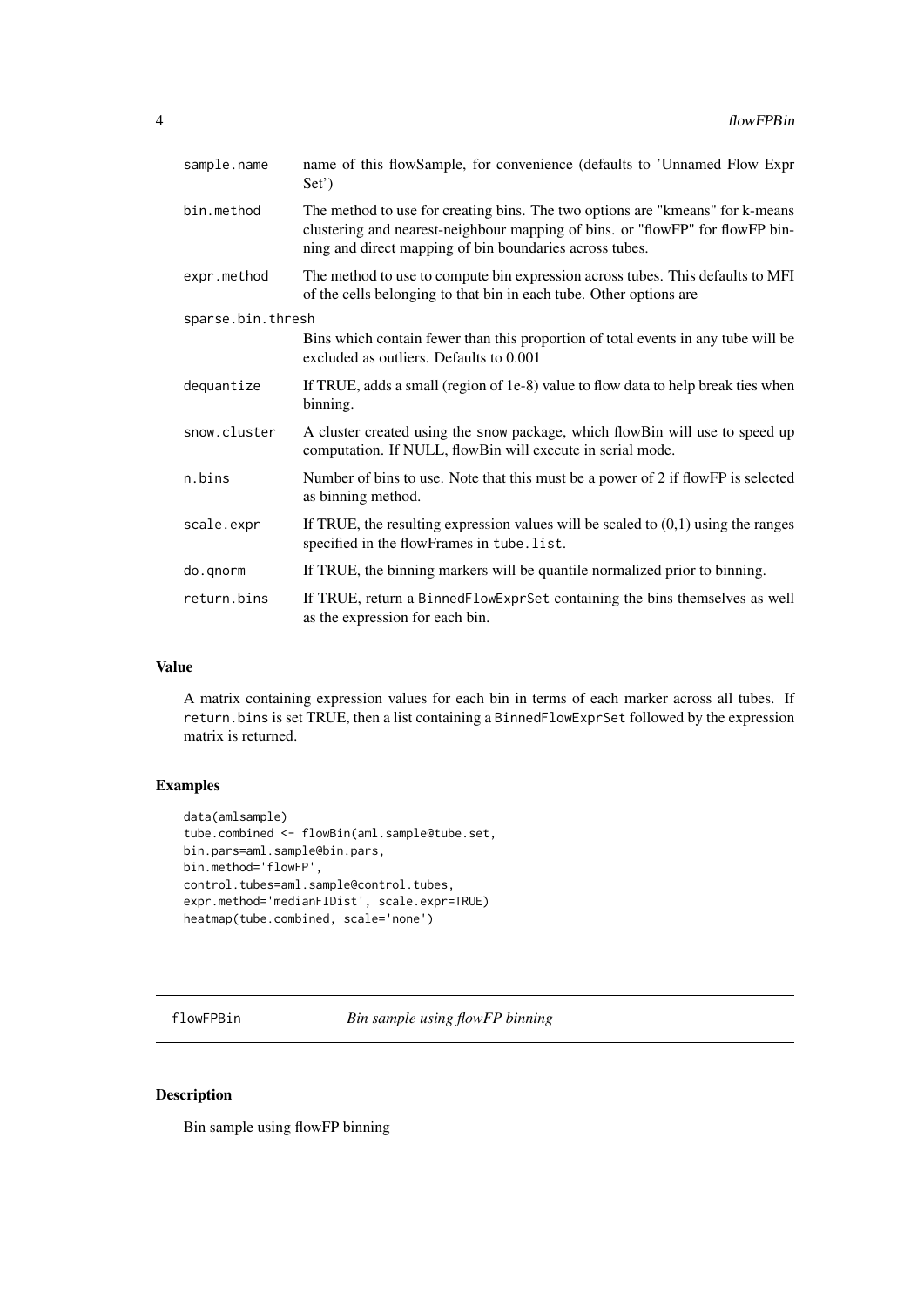#### <span id="page-4-0"></span>FlowSample 5

## Arguments

| object            | flowSample to bin                                                                                                 |
|-------------------|-------------------------------------------------------------------------------------------------------------------|
| n.bins=128        | number of bins to use. This should be a power of 2, and will be rounded down<br>to the nearest power of 2 if not. |
| snow.cluster=NULL |                                                                                                                   |
|                   | Optional snow cluster to use for parallel execution.                                                              |
| dequantize=T      | If TRUE, adds a small (region of 1e-8) value to flow data to help break ties when<br>binning.                     |
|                   |                                                                                                                   |

#### Value

a BinnedFlowSample

#### Examples

```
data(amlsample)
normed.sample <- quantileNormalise(aml.sample)
res <- flowFPBin(normed.sample)
```

| FlowSample | A class similar to flowSet, but with extra information needed by flow- |
|------------|------------------------------------------------------------------------|
|            | Bin                                                                    |

## Description

name: character string - name of the object

tube.set: list of flowFrames containing raw flow data.

- control.tubes: Integer vector indicating which tubes in the list (if any) to use as negative controls. May be empty.
- bin.pars: Integer vector indicating which parameters to use for binning. These must be in the same position in all tubes.
- measure.pars: list of integer vectors indicating which parameters to use for measurement. These must be specified per tube.Note: all slots can be get and set using accessor methods, for example bin.pars(myFlowSet) <-c(1,2,5)

getBinExpr *Calculate the expression of each bin in a BinnedFlowSample in terms of the measurement markers*

#### Description

getBinExpr main function definition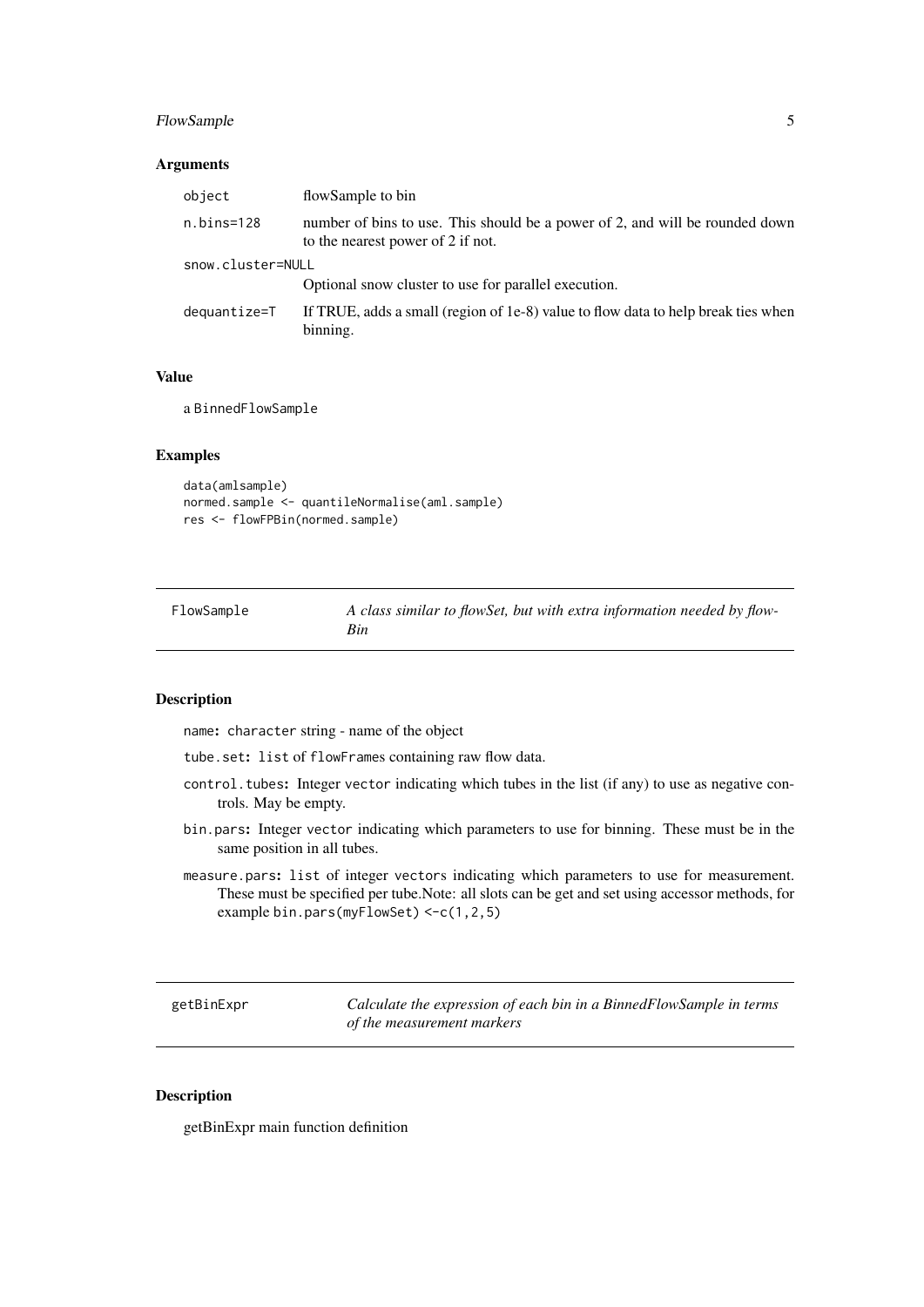## <span id="page-5-0"></span>Arguments

| method              | Method to use to compute expression, passed as a string. Defaults to medianFI,<br>which takes the simple median of each bin, and does not require control tubes.                             |
|---------------------|----------------------------------------------------------------------------------------------------------------------------------------------------------------------------------------------|
|                     | Other options available are medianFIDist, which uses medians with the median                                                                                                                 |
|                     | of the negative control subtracted out, and propPos which sets a threshold at the                                                                                                            |
|                     | 98th percentile of the negative control and determines what proportion of cells                                                                                                              |
|                     | lie above that.                                                                                                                                                                              |
| include.bin.medians |                                                                                                                                                                                              |
|                     | logical, specifies whether to compute the medians of each bin in terms of the<br>binning markers and include them in the result or not. Defaults to T.                                       |
| scale               | logical specifying whether to scale the results to the interval $(0,1)$ . If T (default),<br>then all medians will be divided by the range for that marker as specified in the<br>flowFrame. |

## Value

A numeric matrix containing expression values, with bins as rows and markers as columns

#### Examples

```
data(amlsample)
normed.sample <- quantileNormalise(aml.sample)
binned.sample <- flowFPBin(normed.sample)
binned.sample <- removeSparseBins(binned.sample, 0.001)
bin.expr <- getBinExpr(binned.sample)
heatmap(bin.expr, scale='none')
```
kMeansBin *Bin sample using K-means binning*

#### Description

Bin sample using K-means binning

## Arguments

| object            | flowSample to bin                                                                                                 |  |  |
|-------------------|-------------------------------------------------------------------------------------------------------------------|--|--|
| $n.bins=128$      | number of bins to use. This should be a power of 2, and will be rounded down<br>to the nearest power of 2 if not. |  |  |
|                   | n. neighbours=1 number of neighbours to use for KNN mapping of bins from clustered tube                           |  |  |
| snow.cluster=NULL |                                                                                                                   |  |  |
|                   | Optional snow cluster to use for parallel execution.                                                              |  |  |
| random.seed=101   |                                                                                                                   |  |  |
|                   | Random seed to set to make K-means clustering deterministic.                                                      |  |  |
| dequantize=T      | If TRUE, adds a small (region of 1e-8) value to flow data to help break ties when<br>binning.                     |  |  |

## Details

Runs K-means clustering on the binning markers in the first tube of the data set. These clusters are then mapped to the other tubes using K-nearest neighbours.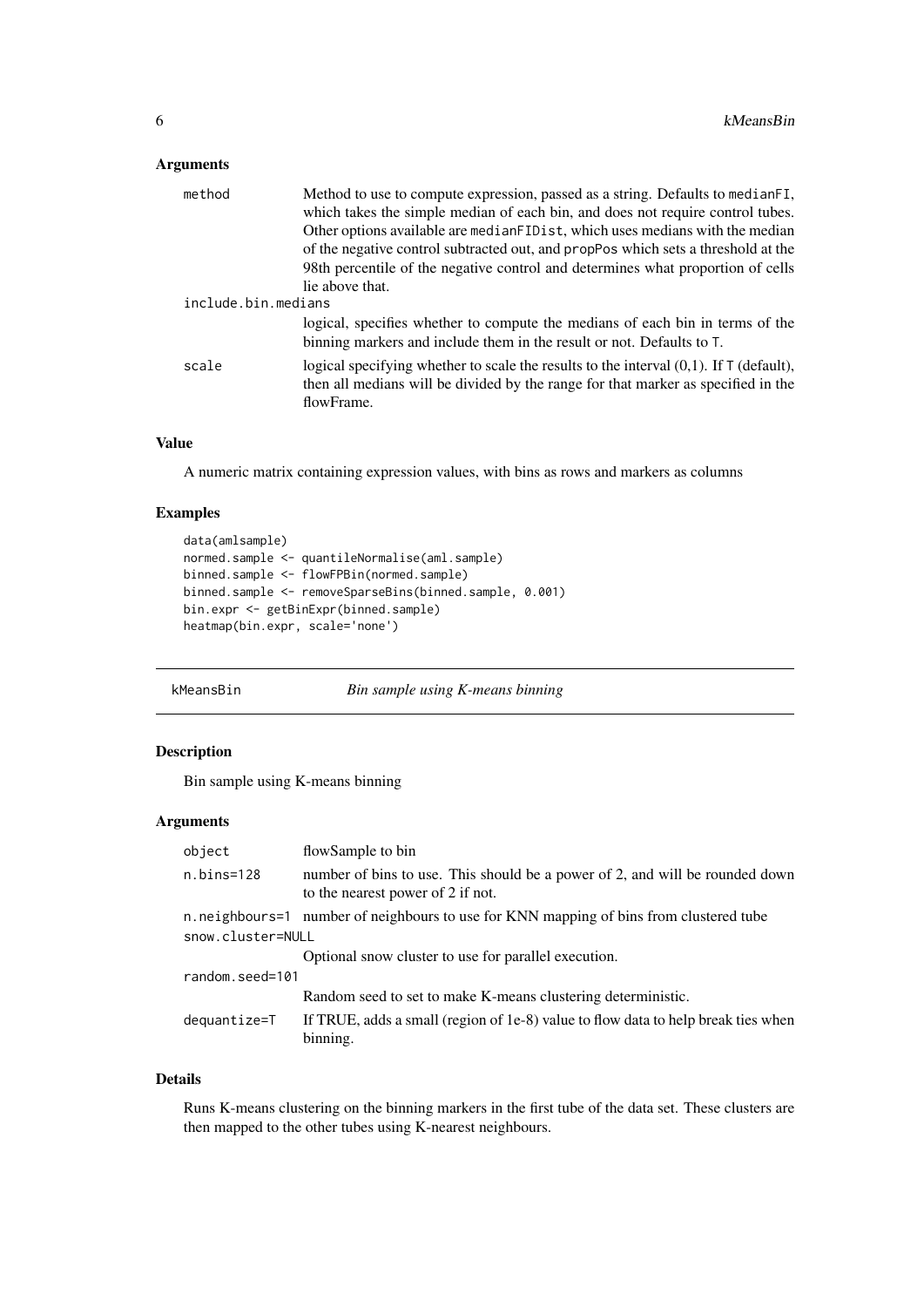## <span id="page-6-0"></span>mapBinsKNN 7

## Value

a BinnedFlowSample

#### Examples

```
data(amlsample)
normed.sample <- quantileNormalise(aml.sample)
res <- kMeansBin(normed.sample)
```
mapBinsKNN *Internal function to map bins by KNN*

## Description

Internal function to map bins by KNN

## Arguments

| object            | flowSample to map the bins of                                                                 |
|-------------------|-----------------------------------------------------------------------------------------------|
| tube.1.labels     | integer vector of bin labels for the events in tube 1                                         |
|                   | n neighbours=1 number of neighbours to use for KNN mapping of bins from clustered tube        |
| snow.cluster=NULL |                                                                                               |
|                   | Optional snow cluster to use for parallel execution.                                          |
| dequant=T         | If TRUE, adds a small (region of 1e-8) value to flow data to help break ties when<br>binning. |

## Details

Takes a FlowSample and labels for the events in tube 1, and maps these to all other tubes.

#### Value

a BinnedFlowSample

## Examples

```
data(amlsample)
tube1.expr <- exprs(tube.set(aml.sample)[[1]])
kmeans.res <- kmeans(tube1.expr, 100)
kmeans.labels <- kmeans.res$cluster
#Now create a binnedFlowExprSet using the cluster labels for tube 1
clustered.sample <- mapBinsKNN(aml.sample, kmeans.labels)
```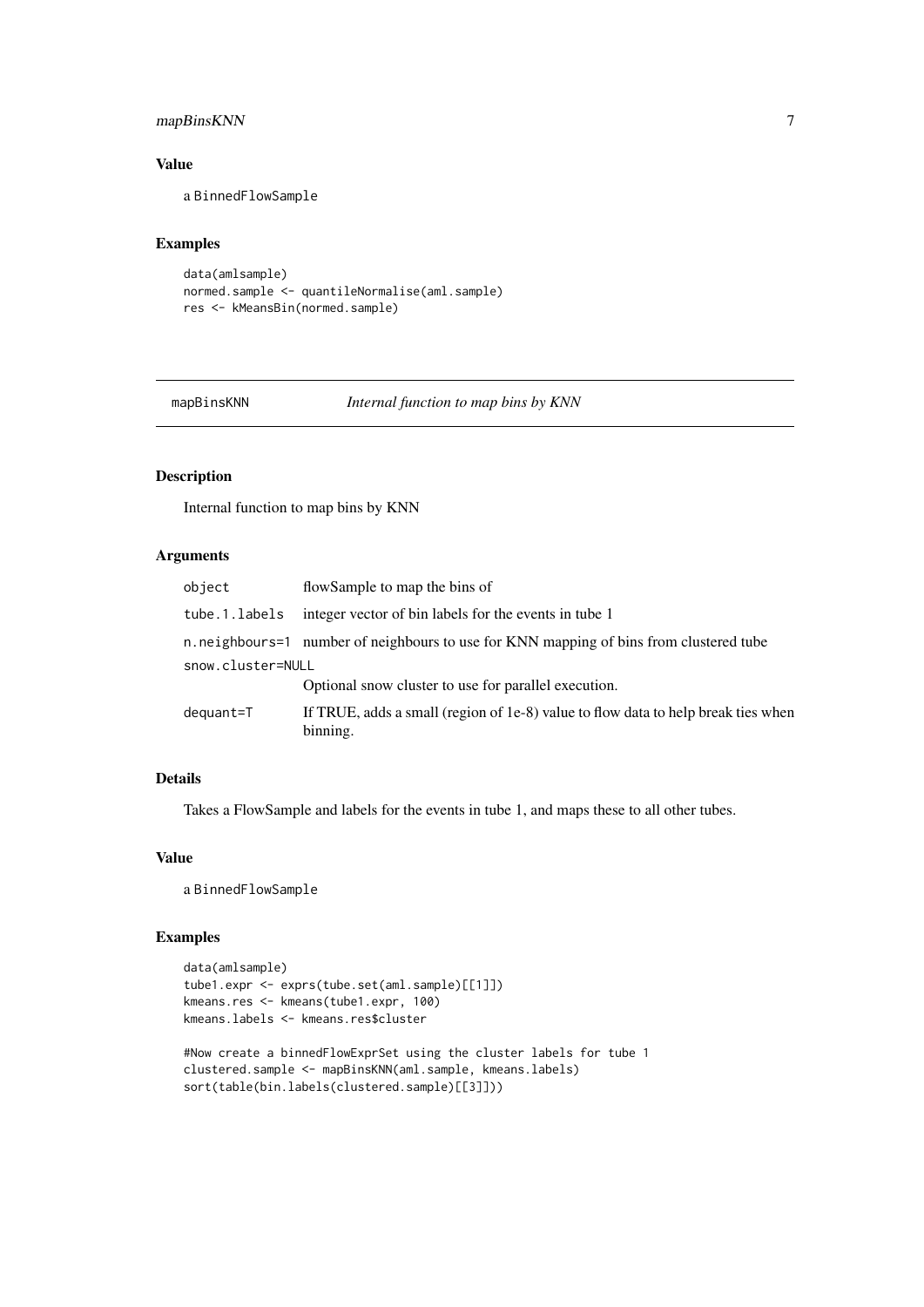<span id="page-7-0"></span>

#### Description

Since the binning parameters are the same across tubes, and samples each tube is an aliquot from the same sample, these should have the same underlying distribution. Hence, quantile normalisation can be used to force this to be so, removing technical variation.

## Examples

```
data(amlsample)
normed.sample <- quantileNormalise(aml.sample)
qnorm.check <- checkQNorm(aml.sample, normed.sample, do.plot=FALSE)
show(qnorm.check)
```
removeSparseBins *Remove bins from a BinnedFlowSample with few events in them*

## Description

Remove bins from a BinnedFlowSample with few events in them

## Arguments

object the BinnedFlowSample to act on

cutoff.prop=NULL

the minimum proportion that a bin must contain to be kept. If NULL, only bins with no events in at least one tube will be removed.

## Details

This is important to do prior to calculating bin expression, as bins containing 2 or less events, for, example, cannot have their median computed.

## Value

a BinnedFlowSample with sparse bins removed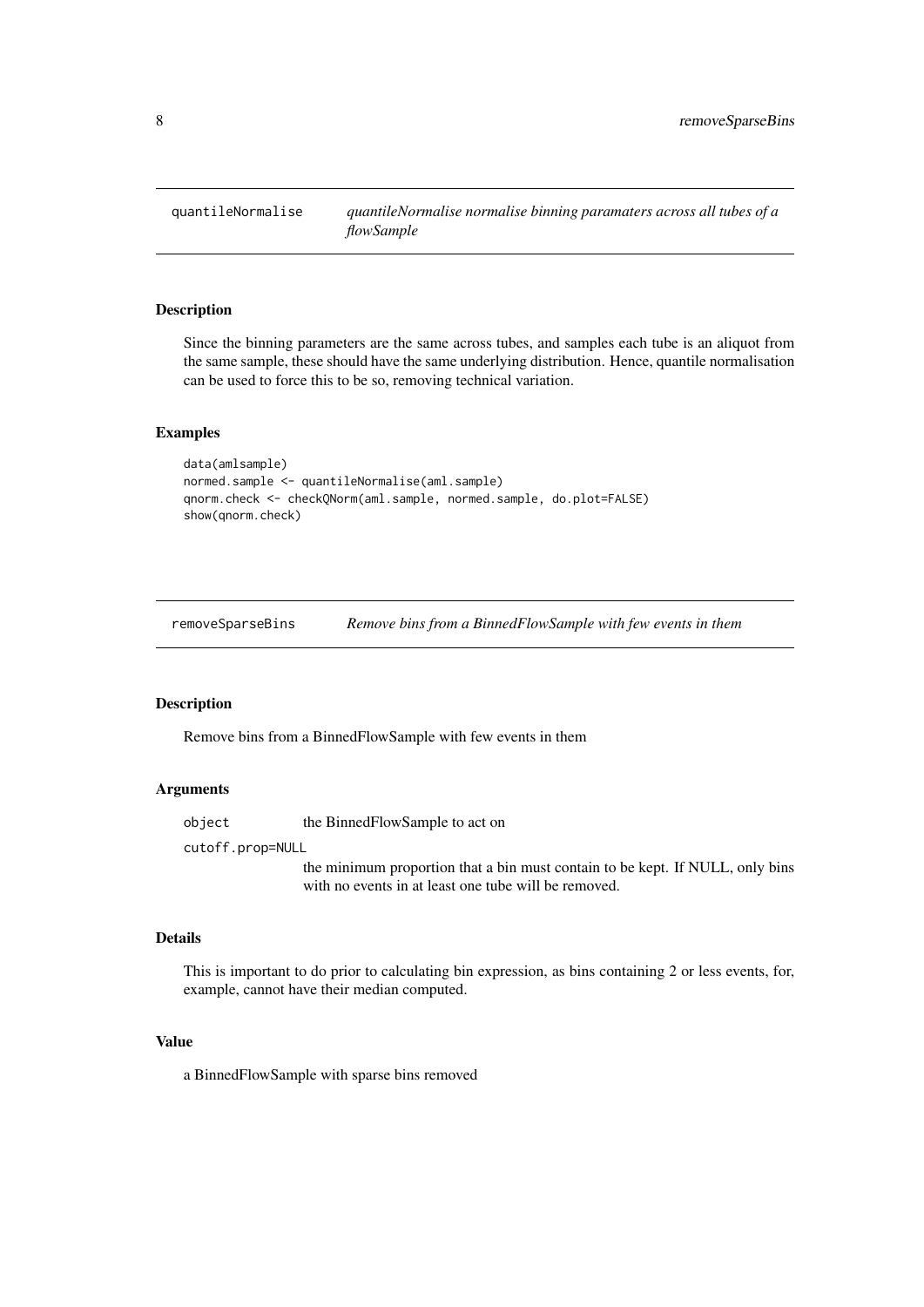<span id="page-8-0"></span>

## Description

Methods for function show in Package flowBin

## Methods

signature(object = "BinnedFlowExprSet") Show number of bins and samples for a Binned-FlowExprSet.

signature(object = "CVResult") Show various statistics stored in a CVResult object.